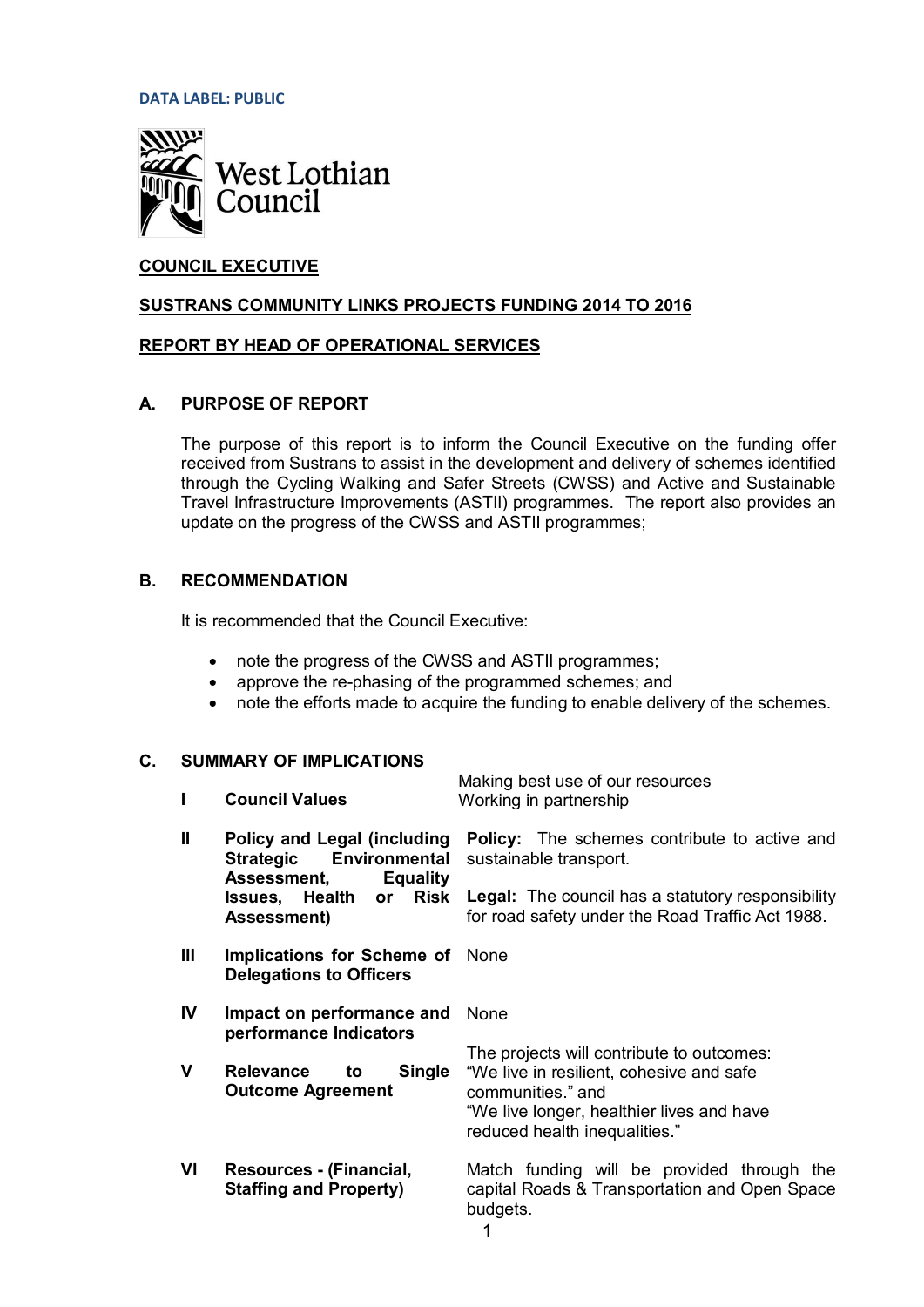**VII Consideration at PDSP** A report was submitted to the Environment Policy Development and Scrutiny Panel on 15 May 2014 for consideration. **VIII Other consultations** Consultation with ward members and members of the public will be carried out during the design stage of individual schemes

## **D. TERMS OF REPORT**

### **D.1 Community Links Funding Bid**

In November 2013, Sustrans (Scotland) announced its grant scheme for infrastructure works for financial years 2014/15 and 2015/16 and invited local authorities and other statutory bodies to bid for funding. It offered a proportion of the £24 million available for projects that met the criteria for their Community Link Programme.

The programme is being funded through Transport Scotland for infrastructure works and is key to the vision of the Cycling Action Plan for Scotland (CAPS) of achieving a target of 10% trips by bike by 2020.

The objectives of the programme are to:

- $\bullet$  Link the places people live in with the places they want to get to.
- Encourage people to cycle or use another active travel mode on everyday journeys and increase cycling modal share.
- Meet an identified community need and demand.

The Community Plan and Single Outcome Agreements 2013 – 2023 supports the council's commitment to provide active travel and is being taken forward by officer through the development of a Cycle Network Development Plan. As part of the development of this plan, discussions have taken place with communities, cycling groups and Sustrans (Scotland). These discussions have identified projects that target the improvement of links between and from communities into the national cyclepath network and core paths throughout West Lothian.

Close working with colleagues from other departments has also helped link the plan into local and strategic requirements in relation to School Travel Plans, Core Path Plans, Local Transport Strategies, Local Development Plans and Active Travel Action Plans.

This culminated in officers putting forward bids for grant funding for fourteen projects, including Almondvale Park Regeneration and Environmental Improvements with a cost estimate of £1,600,000.

On 4 April 2014, the council received an offer of £1,810,000 match funding for ten of the fourteen applications submitted. These projects are to be delivered over the next two years, with a funding split of £755,000 in 2014/15 and £1,055,000 in 2015/16. This grant offer is a significant proportion of the funding available considering the value of applications received by Sustrans was in the region of £35,600,000.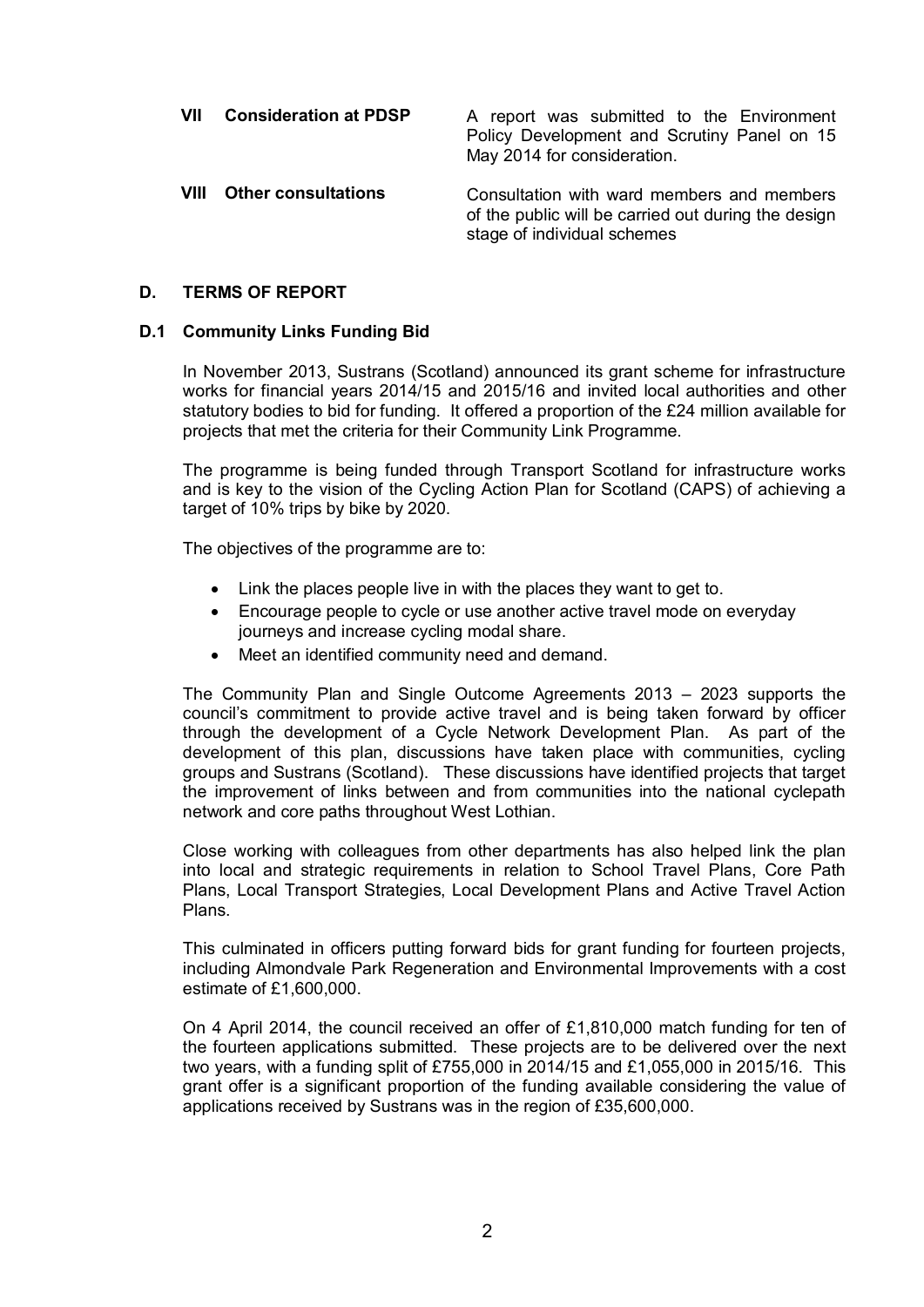The success of this bid along with possible further funding to the value of £320,000, currently being sought for the planned project in Almondvale Park, would allow the council to implement a variety of cycle related projects to the value of £3,620,000. It is anticipated that the outcome of the bid for further funding will be known in July.

The schemes included in the Community Link Programme 2014 – 2016 offer are:

| <b>Project</b>                                                                   | <b>Sustrans</b><br><b>Offer</b><br>(E000's) | <b>WLC</b><br><b>Match</b><br><b>Funding</b><br>(E000's) | <b>Possible</b><br><b>Further</b><br><b>Funding</b><br>(£000's) | Total<br>(£000's) |
|----------------------------------------------------------------------------------|---------------------------------------------|----------------------------------------------------------|-----------------------------------------------------------------|-------------------|
| Almondvale Park Regeneration and<br><b>Environmental Improvements</b>            | 800                                         | 480                                                      | 320                                                             | 1,600             |
| Linlithgow Academy & Sports<br>Centre Links to Union Canal<br>Towpath            | 150                                         | 150                                                      |                                                                 | 300               |
| <b>Starlaw West Roundabout to</b><br>Boghall Roundabout - Cyclepath<br>Provision | 150                                         | 150                                                      |                                                                 | 300               |
| B8084 Whitburn to Armadale -<br><b>Cyclepath Provision</b>                       | 310                                         | 310                                                      |                                                                 | 620               |
| <b>Blackridge NCN75 Realignment</b><br>and Access to Station                     | 150                                         | 150                                                      |                                                                 | 300               |
| Livingston Network - Wheeling<br>Ramps to Steps                                  | 15                                          | 15                                                       |                                                                 | 30                |
| Bathgate Hills - Cycling/Walking<br><b>Friendly Roads</b>                        | 10                                          | 10                                                       |                                                                 | 20                |
| Polbeth to West Calder - Upgrade<br>Cyclepath                                    | 100                                         | 100                                                      |                                                                 | 200               |
| Golf Course Road & Braehead Park<br>Links to Union Canal Linlithgow              | 30                                          | 30                                                       |                                                                 | 60                |
| <b>Broxburn Links to Union Canal</b><br>Towpath                                  | 95                                          | 95                                                       |                                                                 | 190               |
| <b>Total</b>                                                                     | 1,810                                       | 1,490                                                    | 320                                                             | 3,620             |

The council's contribution of £1.49m will be funded within existing Roads and Open Space budgets. This is detailed in the table below.

| <b>Available Budget</b>                                            | 2014/15<br>(E000's) | 2015/16 to<br>2017/18<br>(£000's) | Total<br>(E000's) |
|--------------------------------------------------------------------|---------------------|-----------------------------------|-------------------|
| Roads & Transportation<br><b>CWSS</b><br>$\bullet$<br><b>ASTII</b> | 345                 | 1,059                             | 1,404             |
| <b>Planning Contribution</b>                                       | 10                  |                                   | 10                |
| Open Space                                                         | 240                 | 240                               | 480               |
| Total                                                              | 595                 | 1,299                             | 1,894             |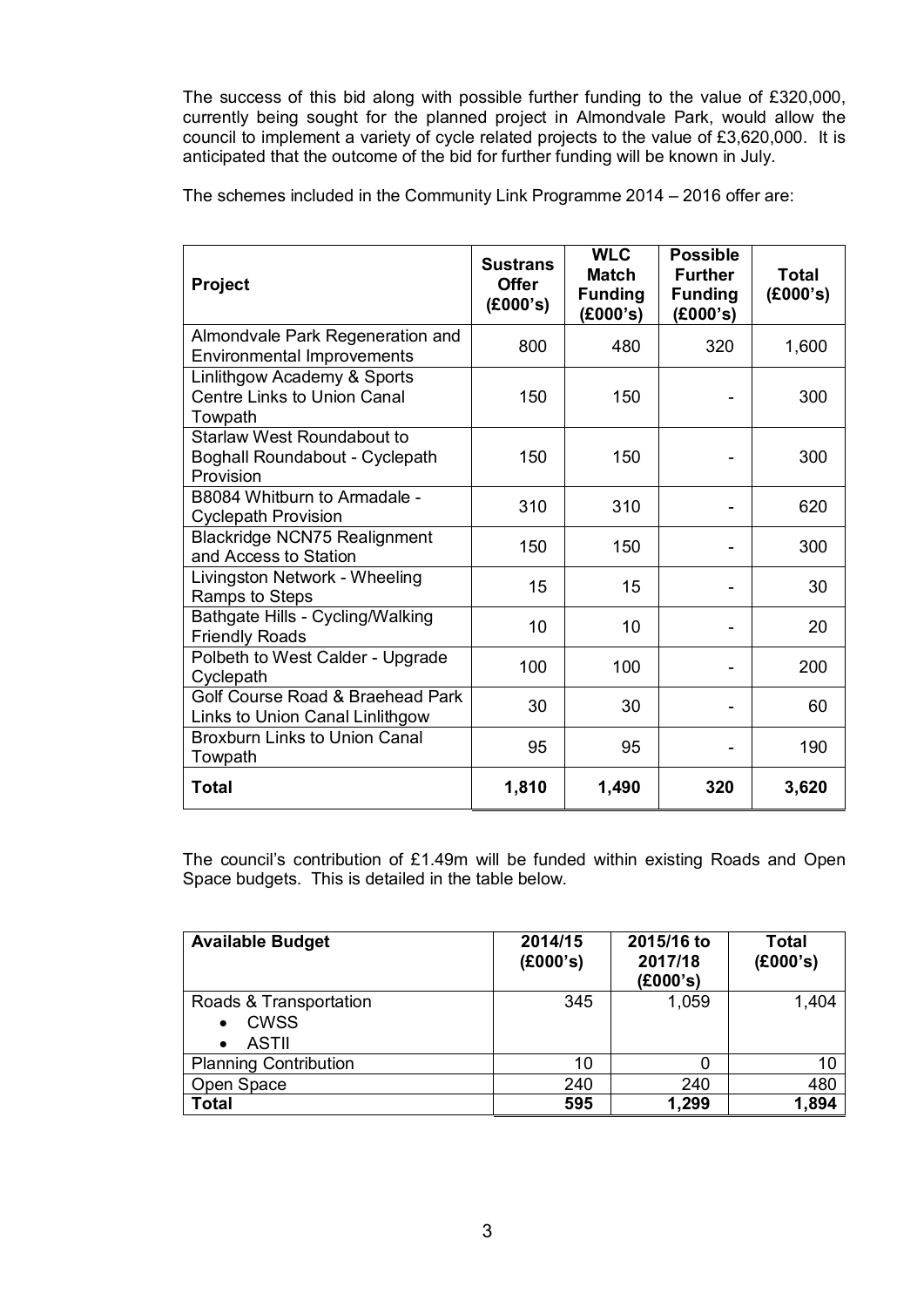### **D.2 CWSS 2012/13 to 2014/15 and ASTII 2013/14 to 14/15 Programmes**

The progress of the CWSS and ASTII programmes, approved by the Council Executive on 4 June 2013 and 1 October 2013 respectively are detailed in Appendix 1 and 2.

#### **D.3 Environment Policy Development and Scrutiny Panel**

A report was submitted to the Environment PDSP at its meeting of 15 May 2014 at which the panel noted the terms of the report and referred to Council Executive for approval with the added suggestion that the following recommendation be included - "To note the efforts made to acquire the funding to enable delivery of the schemes".

## **E. CONCLUSION**

The approval of this report will allow the delivery of key projects from the CWSS and ASTII programmes. It also enables the council to provide these much needed links valued at £3,620,000 for an investment of £1,490,000.

## **F. BACKGROUND REFERENCES**

Cycling, Walking Safer Streets Grant Proposed Programme 2012/13 – 2014/15 Report - Council Executive on 3 April 2012

Cycling, Walking Safer Streets Grant 2012/13 – 2014/15 Update Report - Council Executive on 4 June 2013

Active & Sustainable Travel Infrastructure Improvements Proposed Programme 2013/14 - 2014/15 Report - Council Executive on 1 October 2013

Appendices/Attachments:

Appendix 1 – CWSS Programme 2012/13 – 14/15 Update

Appendix 2 – ASTII Programme 2013/14 - 14/15 Update

Email from Sustrans (Scotland) - Notification of the grant funding offer for Community Links Projects 2014/15 – 15/16.

Contact Person: Ronald Fisher, Projects Manager Tel: 01506 282330

#### **Jim Jack, Head of Operational Services,**

**27 May 2014**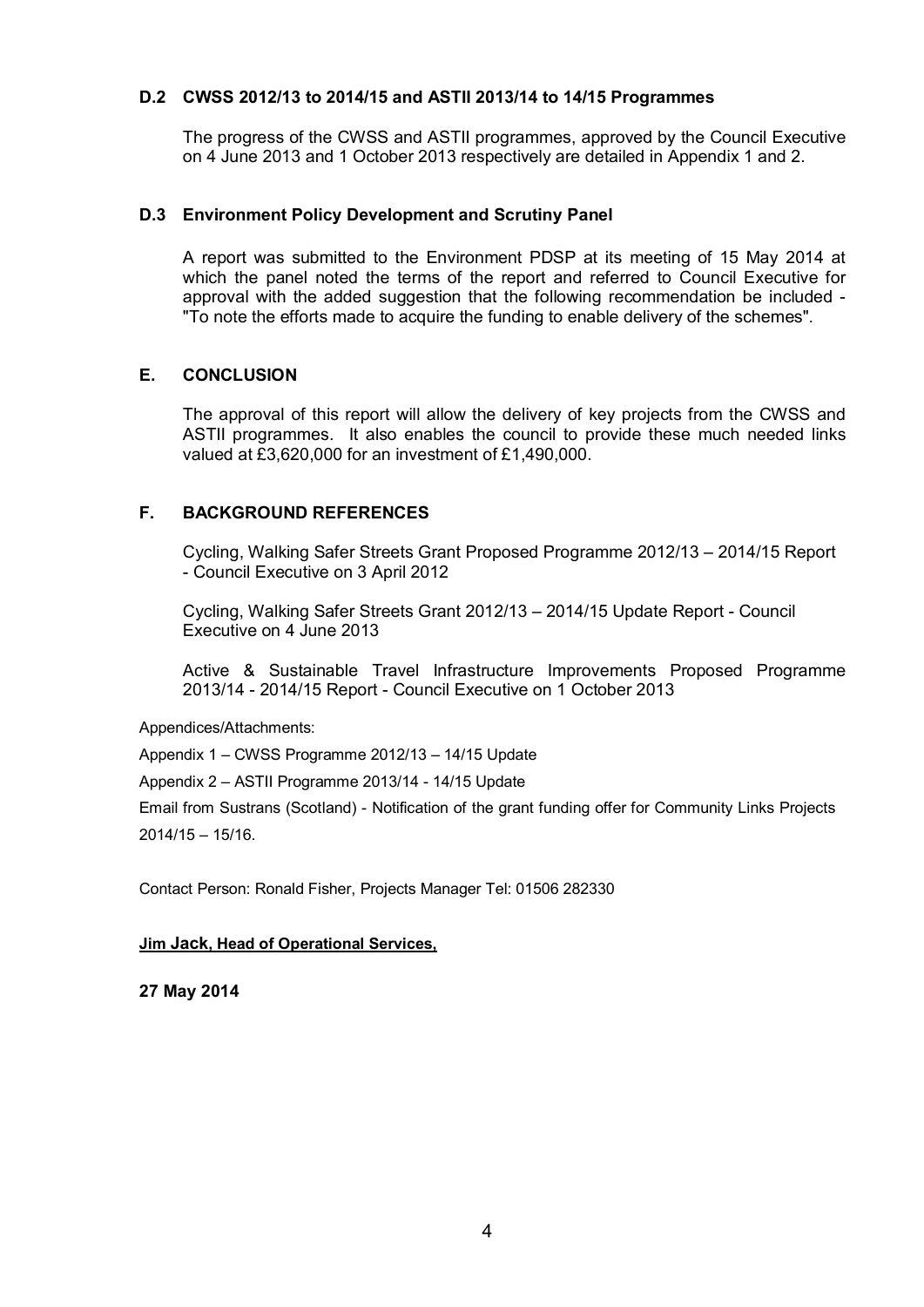| <b>Schemes</b>                                                                              | <b>Ward</b> | <b>Officer Recommendation</b><br>(CE report 3 April 2012)                                | <b>Progress</b>                                               | <b>Outcome met</b>                                                            |
|---------------------------------------------------------------------------------------------|-------------|------------------------------------------------------------------------------------------|---------------------------------------------------------------|-------------------------------------------------------------------------------|
| <b>Cycle Schemes</b>                                                                        |             |                                                                                          |                                                               |                                                                               |
| A89 Phase 1 - Cyclepath from Bangour Village<br>Hospital to Nellburn Path                   | 2, 3, 8     | Implementation dependant<br>on securing partnership<br>funding.                          | Works complete                                                | Delivered through partnership<br>funding from Sustrans and<br>SESTran.        |
| A89 Phase 2 - Cyclepath from Nellburn Path to<br>Deans Roundabout                           | 2, 3, 8     | Implementation dependant<br>on securing partnership<br>funding.                          | Works complete                                                | Delivered through partnership<br>funding from Sustrans and<br>SESTran.        |
| Contribution to the extension of hard surfacing of the<br>Union Canal towpath in Linlithgow |             | Implement year 1 or 2<br>(subject to partners delivery<br>programme).                    | Works complete                                                | Delivered by Scottish Canals<br>through partnership funding<br>from Sustrans. |
| Upgrade of the pedestrian/cycle ramp south of<br>Armadale                                   | 9           | Implement year 1.                                                                        | Works complete                                                | Delivered through partnership<br>funding from Sustrans.                       |
| Realignment of NCR75 at Blackridge to provide a link<br>to the new station                  | 9           | Enter discussions with<br>Sustrans to see if project<br>can be part of its<br>programme. | Grant offer received from Sustrans to<br>provide 50% funding. | Deliver in 2015/16.                                                           |
| Upgrade path to cyclepath between Lower Bathville,<br>Armadale and NCR75                    | 9           | Enter discussions with<br>Sustrans to see if project<br>can be part of its<br>programme. | Works complete                                                | Delivered through partnership<br>funding from Sustrans.                       |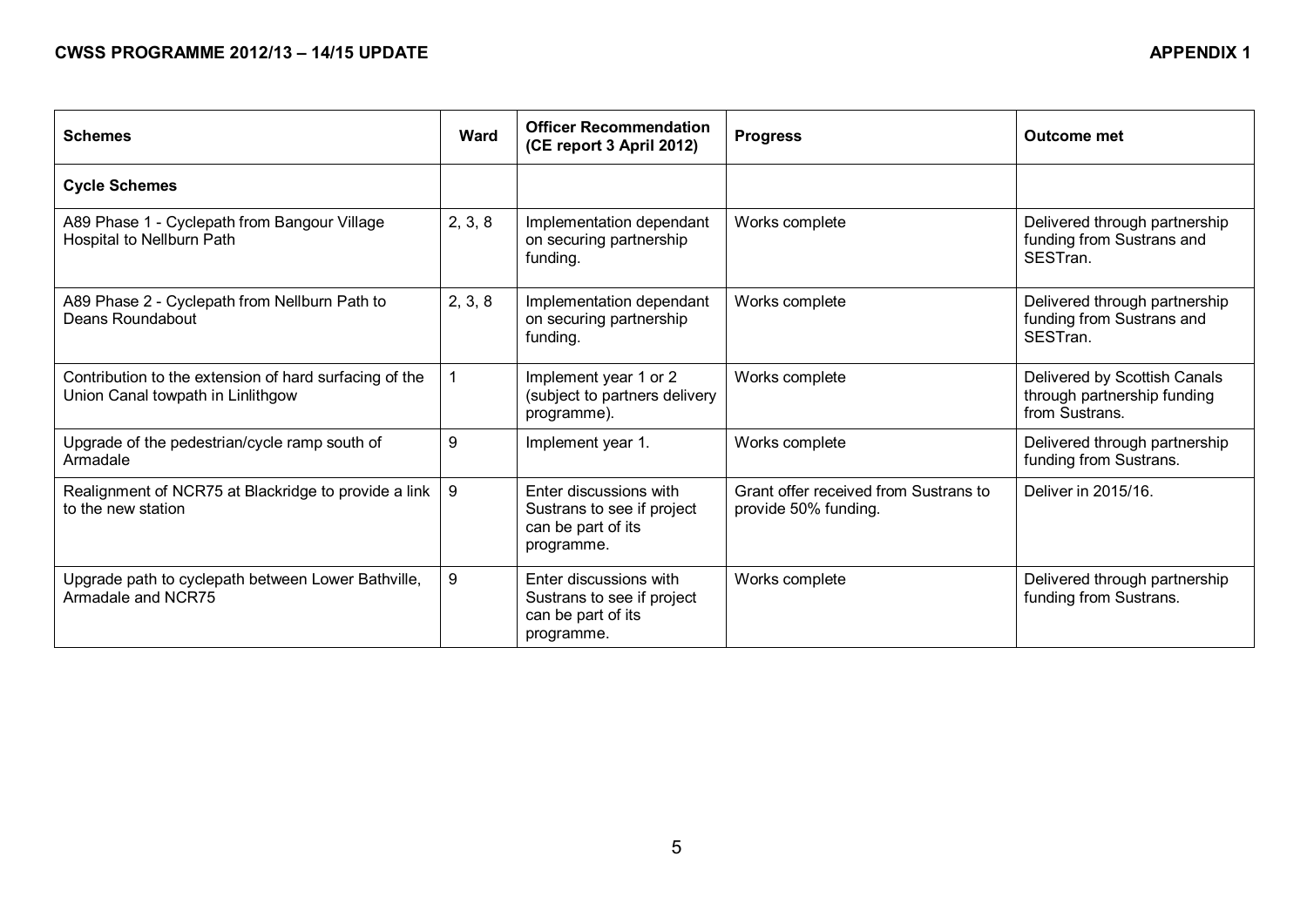| <b>Schemes</b>                                                                                                                                                                       | <b>Ward</b>      | <b>Officer Recommendation</b><br>(CE report 3 April 2012) | <b>Progress</b>                                                                              | <b>Outcome met</b>                                                                          |
|--------------------------------------------------------------------------------------------------------------------------------------------------------------------------------------|------------------|-----------------------------------------------------------|----------------------------------------------------------------------------------------------|---------------------------------------------------------------------------------------------|
| <b>Footpath Schemes</b>                                                                                                                                                              |                  |                                                           |                                                                                              |                                                                                             |
| Robertson Way to The Loan Path, Livingston -<br>Provision of Footpath                                                                                                                | $\mathbf{3}$     | Implement year 1                                          | Works complete                                                                               | Scheme delivered.                                                                           |
| Mill Road, Armadale - Provision of Footway link to<br>Millburn Area                                                                                                                  | 9                | Implement year 1                                          | Works complete                                                                               | Scheme delivered.                                                                           |
| Murieston Road, Livingston - Provision of Footway<br>link to Murieston East Road                                                                                                     | $\overline{4}$   | Implement year 3                                          | Works programmed for implementation<br>this year.                                            | Deliver in 2014/15.                                                                         |
| Macintosh Road, Livingston - Provision of Footpath                                                                                                                                   | $\overline{4}$   | Reserve Scheme                                            | Progression of scheme will depend on<br>funding available.                                   | Retain on list of reserve<br>schemes for implementation<br>when further funding is secured. |
| Newpark Road, Livingston - Footway Widening                                                                                                                                          | $\overline{4}$   | Reserve Scheme                                            | Progression of scheme will depend on<br>funding available.                                   | Retain on list of reserve<br>schemes for implementation<br>when further funding is secured. |
| <b>Pedestrian Crossings</b>                                                                                                                                                          |                  |                                                           |                                                                                              |                                                                                             |
| A706 Mains Road, Linlithgow<br>A899 West Main Street, Broxburn<br>Howden South Road, Livingston<br>Kirkgate at its junction with Main Street, West Calder<br>Whitburn Road, Bathgate | 1, 2, 4,<br>6, 8 | Further Investigation                                     | Works complete                                                                               | Schemes delivered.                                                                          |
| Glasgow Road, Bathgate                                                                                                                                                               | 8                | Further Investigation                                     | Scheme withdrawn as per decision of<br>Council Executive 21 January 2014.                    | No further action.                                                                          |
| Simpson Parkway, Livingston<br>Carmondean Centre Road<br>Blyth Road, Broxburn                                                                                                        | 2, 3, 4          | Further Investigation                                     | Works programmed for implementation<br>this year                                             | Deliver in 2014/15.                                                                         |
| A71 Near West Calder High School                                                                                                                                                     | $6\phantom{1}$   | Further Investigation                                     | Scheme linked to proposals for access<br>to West Calder High School and<br>development site. | Deliver in 2014/15.                                                                         |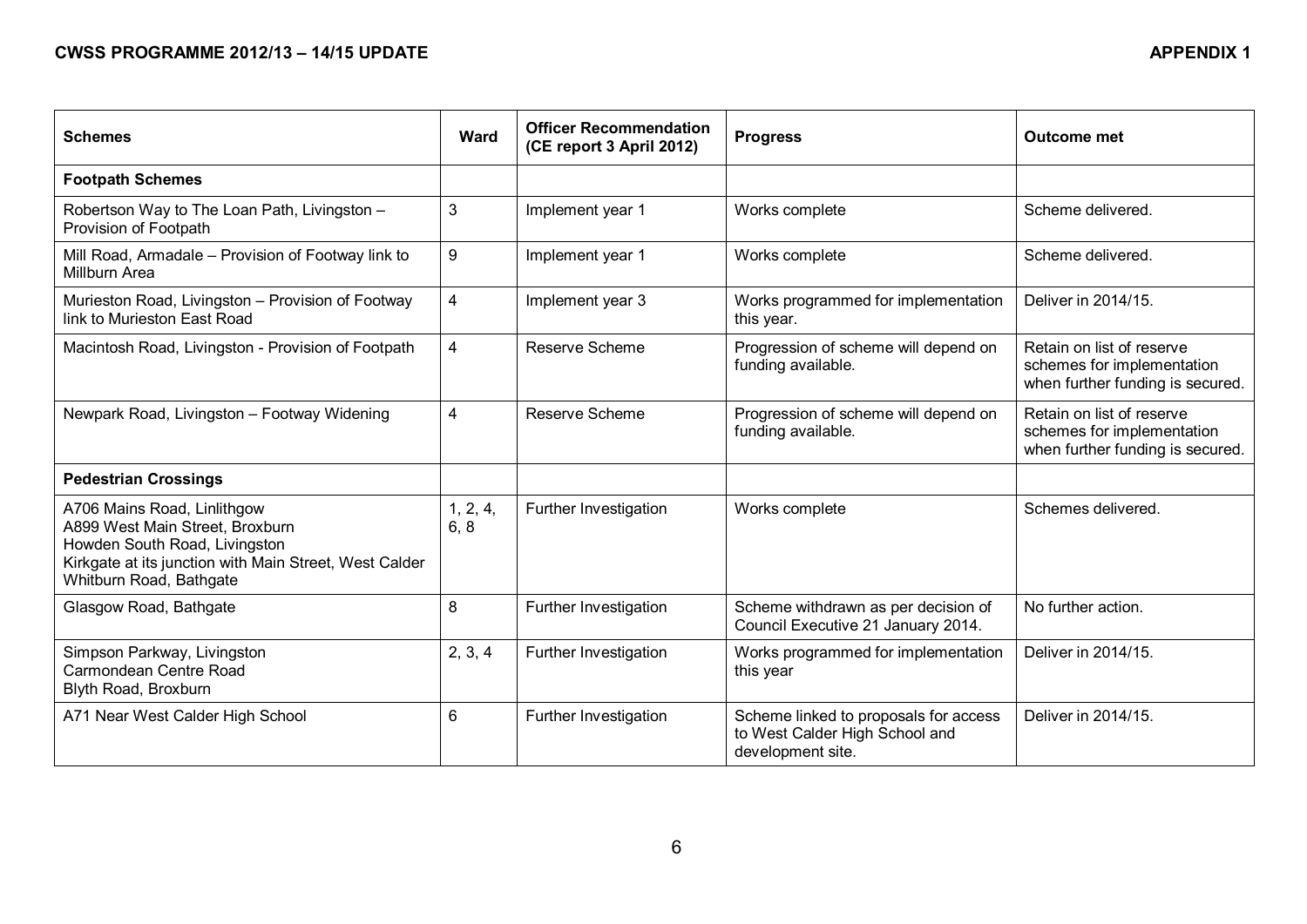| <b>Schemes</b>                                                                                                                 | Ward           | <b>Officer Recommendation</b><br>(CE report 3 April 2012)                                                         | <b>Progress</b>                                                                       | <b>Outcome met</b>                                                                          |
|--------------------------------------------------------------------------------------------------------------------------------|----------------|-------------------------------------------------------------------------------------------------------------------|---------------------------------------------------------------------------------------|---------------------------------------------------------------------------------------------|
| Armadale Railway Station - Bus Stop Provision                                                                                  | 8              | Deliver improvement in<br>2013/14.                                                                                | Detailed investigation found that no<br>suitable location bus stop.                   | No further action.                                                                          |
| B8084, Tippethill - Bus Stop Provision.                                                                                        | $\overline{7}$ | Design to be progressed to<br>resolve land ownership<br>issues. Thereafter,<br>external funding can be<br>sought. | Scheme linked to proposed cylepath<br>scheme along the B8084 Whitburn to<br>Armadale. | Deliver in 2015/16.                                                                         |
| Bus stop information survey and accessibility<br>assessment.                                                                   | All            | Proceed with collation of<br>information                                                                          | Works complete                                                                        | Scheme delivered.                                                                           |
| Fauldhouse to Longridge - Provision of Cyclepath                                                                               | 6              | Design to be progressed to<br>resolve land ownership<br>issues. Thereafter,<br>external funding can be<br>sought. | Levenseat Trust has offered 50%<br>funding for the implementation of<br>scheme.       | Deliver in 2014/15.                                                                         |
| Improved Access to Bus Travel - West Lothian wide                                                                              | All            | Implement improvements<br>over first year of<br>programme.                                                        | Works complete                                                                        | Scheme delivered.                                                                           |
| Links to canal towpath, Broxburn at Greendykes<br>Road, School Road, Lychgate Lane, Parkwood,<br>Badger Brook and Queens Road. | $\overline{2}$ | Design to be progressed so<br>that external funding can be<br>sought.                                             | Grant offer received from Sustrans to<br>provide 50% funding.                         | Deliver in 2015/16.                                                                         |
| Link to canal towpath at Golf Course Road and<br><b>Braehead Park</b>                                                          | $\overline{1}$ | Design to be progressed to<br>resolve land ownership<br>issues. Thereafter,<br>external funding can be<br>sought. | Grant offer received from Sustrans to<br>provide 50% funding.                         | Deliver in 2015/16.                                                                         |
| Meadowhead Grove, Addiewell - Link to Railway<br>Station                                                                       | $6\phantom{1}$ | Design to be progressed so<br>external funding can be<br>sought.                                                  | Bid submitted for grant funding, but<br>unsuccessful at this time.                    | Retain on list of reserve<br>schemes for implementation<br>when further funding is secured. |
| Polbeth and West Calder - Upgrade Path                                                                                         | $6\phantom{1}$ | Design to be progressed so<br>external funding can be<br>sought.                                                  | Grant offer received from Sustrans to<br>provide 50% funding.                         | Deliver in 2015/16.                                                                         |